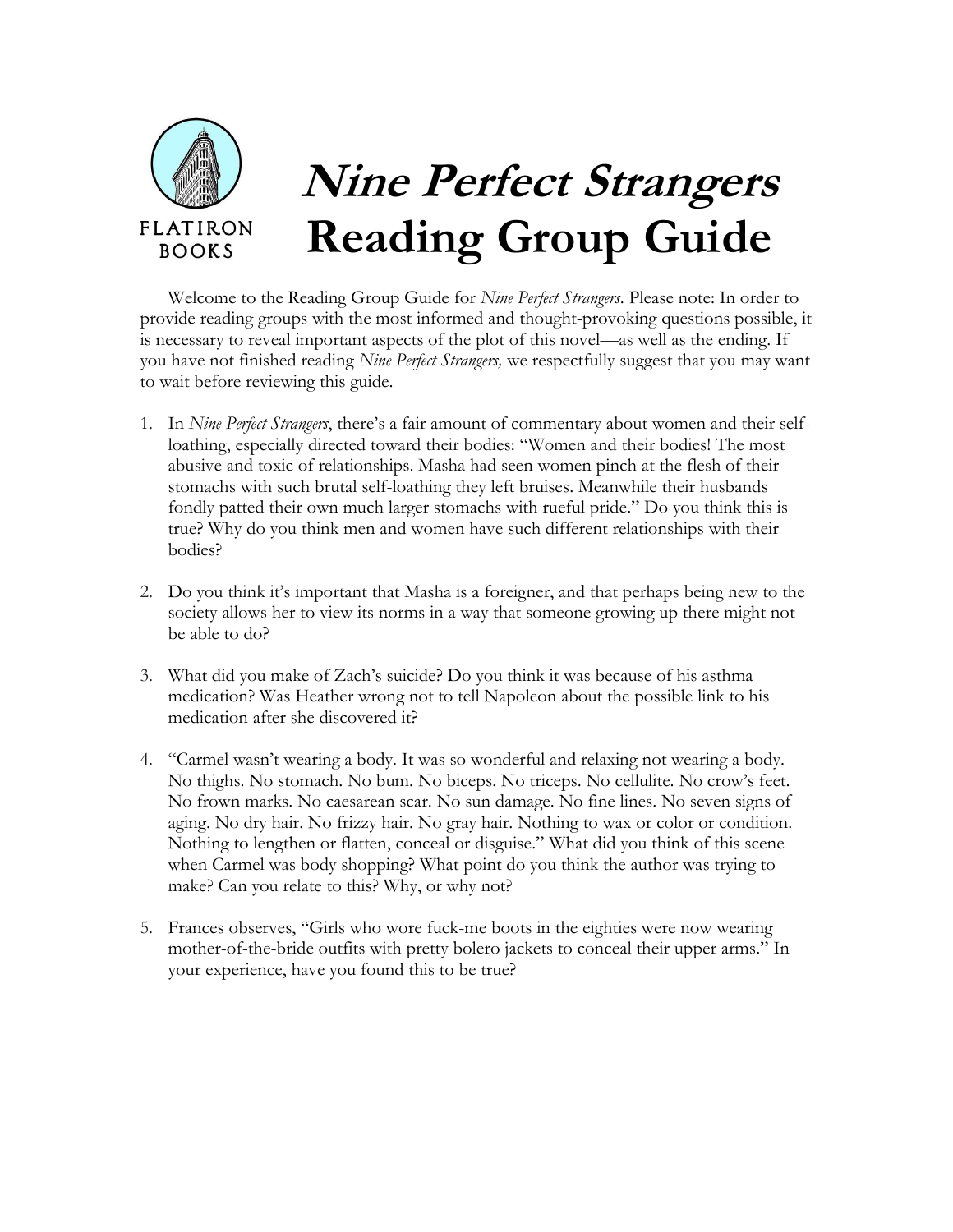- 6. At one point Jessica says, "The question is: Who gets to decide if I'm beautiful or not? Me? You? The internet?" And later, "Jessica thought those dreadful Kardashians were stunning. It was her prerogative to think so. Before the money Ben had drooled over images of luxury cars and Jessica had drooled over pictures of models and reality stars, that were maybe photoshopped, but she didn't care. He got his car, she got her body. Why was her new body more superficial than his new car?" How much do you think our notions of beauty are shaped by social media? Does Jessica have a point about her body versus Ben's car? Do you think women are made to feel superficial about what makes them feel good versus men?
- 7. In chapter 6 it says, "Frances had struggled to explain that strangers were by definition interesting. It was their *strangeness*. The not-knowing. Once you knew everything there was to know about someone, you were generally ready to divorce them." Do you think Frances felt remorse about her two divorces? Later on, Tony says about his wife and divorce: "Wasn't it possible they both took each other for granted? Wasn't it possible that taking each other for granted was one of the benefits of marriage?" What point do you think the author is trying to make about marriage? Do you believe marriages can last? Do you think Napoleon and Heather's marriage will last?
- 8. Frances says in chapter 8, "No, no, I'm not a woman of age and circumstance! I'm me! You're not seeing *me*!" Do you think the author is trying to make a point about women in middle age and invisibility?
- 9. *Nine Perfect Strangers* looks at the notion of transformation. "Oh, to be transformed, to be someone else, to be someone *better*." Do you think these nine characters are really looking to be transformed? What does transformation mean to you? Do you think it's really possible?
- 10. When reading a book she finds infuriating, Frances thinks: "It was *cute* that the bespectacled author imagined twentysomething girls ever whispered 'I want to fuck you so bad' into the ears of fiftysomething men. She would give the author a consoling little pat on the shoulder the next time she saw him at a festival." What has been your experience with regard to older men and younger women?
- 11. Lars thinks to himself in chapter 15: "He never ceased to be amazed by the obedience of people at these places. They allowed themselves to be dipped in mud, wrapped in plastic, starved and deprived, ricked and prodded, all in the name of 'transformation.'" Do you agree? What's the oddest thing you've ever had done to you for health/beauty reasons?
- 12. The novel sometimes portrays men as imperious, as when Frances remembered her first boyfriend and how she apologized for having small breasts (!)—and he accepted her apology (!!). Frances's mother was a feminist, so "she couldn't blame her upbringing for her pathetic behavior." What do you think happened there? Why do you think women apologize so much?

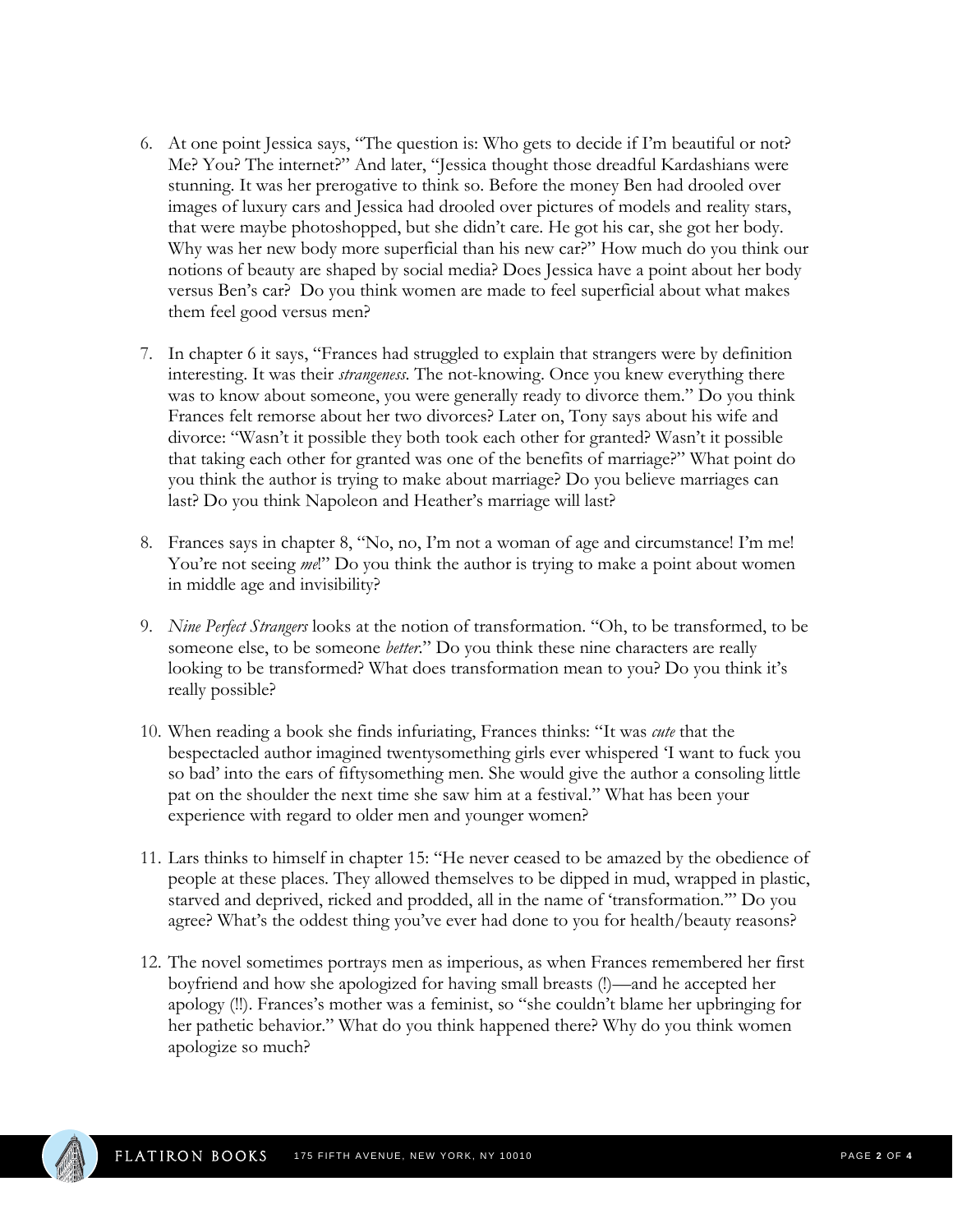- 13. When Carmel thinks of her divorce and how her husband fell out of love with her and conveniently into the arms of a younger woman, she thinks to herself, "It happens a lot. It's essential the discarded wife remain dignified. She must not wail and weep, except in the shower, when the kids are at school and preschool, and she's alone in the suburbs with all the other weeping, wailing wives. The discarded wife must not be bitchy or unkind about the new and improved wife. She must suck it up but without developing a sour face. It is better for all concerned if she is thin." While some of this train of thought is tongue in cheek, how much truth is in there? Do you think the author got it right?
- 14. The end of chapter 21 reads, "It was at this moment that Carmel Schneider gave herself to Masha with the same voluptuous abandon that novice nuns once surrendered themselves to God." Do people (women, in particular) devote themselves to attaining an unattainable standard of beauty the way religious fanatics used to devote themselves to God? If so, why do you think so?
- 15. In chapter 26, Napoleon thinks, "He'd been too young and happy to know that love wasn't enough; too young to know all the ways that life could break you." Do you agree with him? Do you think this is a question of age, or do you think one needs a true tragedy in their life before they can feel this way?
- 16. After Napoleon discovers that Heather never read the possible contraindications for their son's asthma medication, the narrator says, "He could find hatred in his heart for her, too, if he went looking for it. The secret of a happy marriage was not to go looking for it." Do you agree that this is the secret to a happy marriage? Do you think it's a conscious choice to have a happy or bad marriage?
- 17. In chapter 23, it says, "Other people's problems were so simple; one's own problems tended to be so much more *nuanced*." Do you agree? Were there any characters you believed you had figured out only to discover they were more complicated than you had initially thought?
- 18. In chapter 33, it says, "She dared to look up and the stars were a million darting eyes on the lookout for rule-breaking in her story: sexism, ageism, racism, tokenism, ableism, plagiarism, cultural appropriation, fat-shaming, body-shaming, slut-shaming, vegetarianshaming, real-estate-agent-shaming. The voice of the Almighty Internet boomed from the sky: *Shame on you!* Frances hung her head." What do you make of this passage?
- 19. When Frances is tripping, she imagines her friend saying to her, "'You're easy: you're the princess,' said Gillian. 'The passive princess waiting for yet another prince.'" Do you agree with Gillian? Do you think it is a fair assessment of Frances? Do you think the author is making some bigger commentary about women, or female characters in fiction?